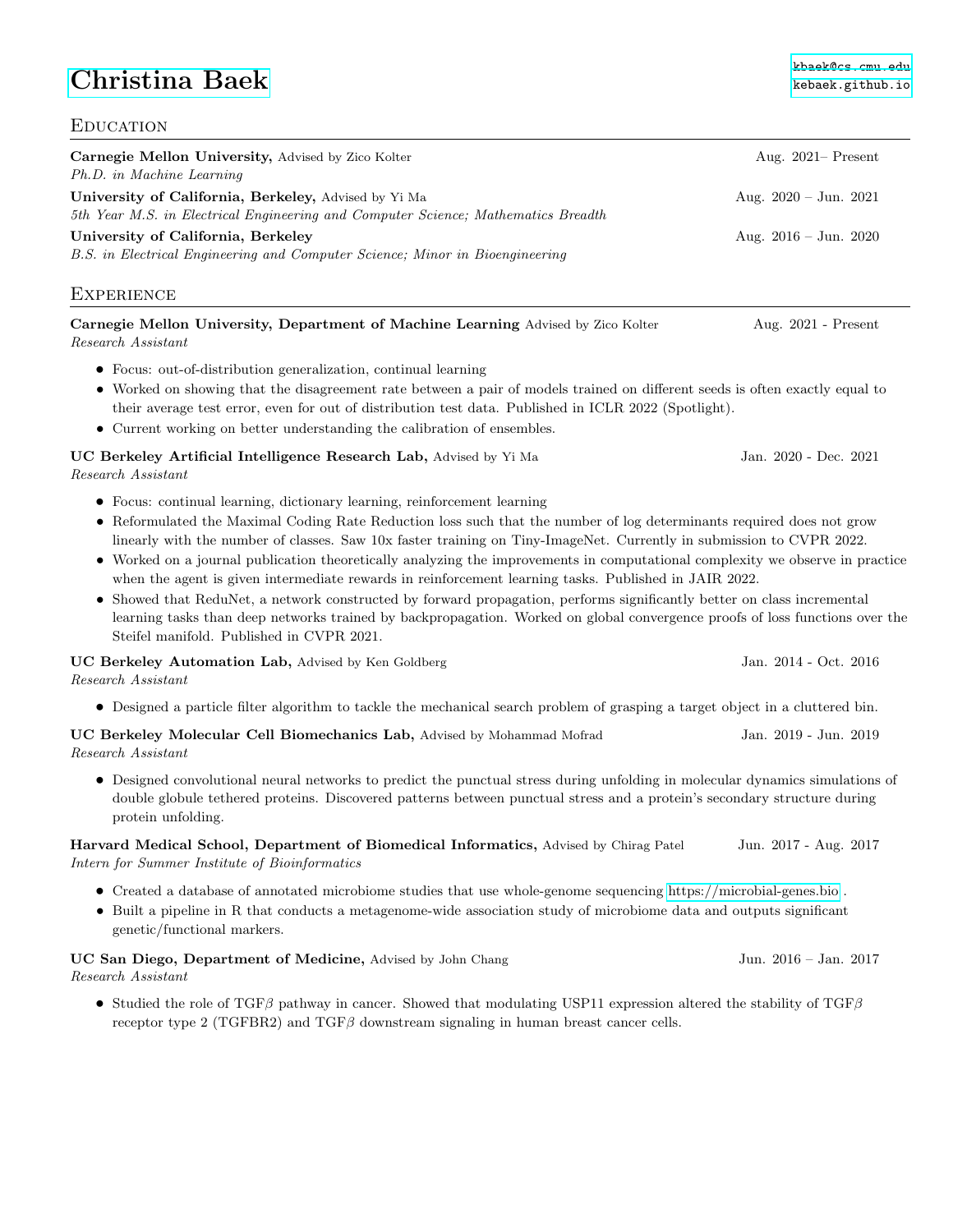### PUBLICATIONS

 $\star$  denotes equal contribution

- [1] Efficient Maximal Coding Rate Reduction by Variational Forms [\[arxiv\]](https://arxiv.org/abs/2204.00077) Christina Baek<sup>\*</sup>, Ziyang Wu<sup>\*</sup>, Kwan Ho Ryan Chan, Tianjiao Ding, Yi Ma, Benjamin D. Haeffele Conference of Computer Vision and Pattern Recognition (CVPR), 2022
- [2] Assessing Generalization of SGD via Disagreement [\[arxiv\]](https://arxiv.org/abs/2106.13799) Yiding Jiang<sup>\*</sup>, Vaishnavh Nagarajan<sup>\*</sup>, Christina Baek, J. Zico Kolter International Conference in Machine Learning (ICML) Workshop on Overparameterization: Pitfalls & Opportunities, 2021 + International Conference on Learning Representations (ICLR), 2022 (Spotlight)
- [3] Computational Benefits of Intermediate Rewards for Hierarchical Planning [\[arxiv\]](https://arxiv.org/abs/2107.03961) Yuexiang Zhai, Christina Baek, Zhengyuan Zhou, Jiantao Jiao, Yi Ma Journal of Artificial Intelligence Research (JAIR), 2022
- [4] Incremental Learning via Rate Reduction [\[arxiv\]](https://arxiv.org/abs/2011.14593) Ziyang Wu<sup>\*</sup>, Christina Baek<sup>\*</sup>, Chong You, Yi Ma Conference of Computer Vision and Pattern Recognition (CVPR), 2021 + International Conference in Machine Learning (ICML) Workshop on Theory and Foundation of Continual Learning 2021 (Oral)
- [5] The Landscape of Genetic Content in the Gut and Oral Human Microbiome [\[pubmed\]](https://pubmed.ncbi.nlm.nih.gov/31415755/) Braden Tierney, Zhen Yang, Jacob Luber, Marc Beaudin, Marsha Wibowo, Christina Baek, Chirag Patel, Aleksandar Kostic

Cell Host and Microbe, 2019

 $[6]$  Ubiquitin specific peptidase 11 (USP11) enhances TGF $\beta$ -induced epithelial-mesenchymal plasticity and human breast cancer metastasis [\[pubmed\]](https://pubmed.ncbi.nlm.nih.gov/29724812/) Daniel Garcia, Christina Baek, M Valeria Estrada, Tiffani Tysl, Eric Bennett, Jing Yang, John Chang.

Molecular Cancer Research, 2018

[7] Inhibition of Spontaneous and Experimental Lung Metastasis of Soft-Tissue Sarcoma by Tumor-Targeting Salmonella typhimurium A1-R [\[pubmed\]](https://pubmed.ncbi.nlm.nih.gov/25528763/)

Shinji Miwa, Yong Zhang, Kyung-Eun Baek, Fuminari Uehara, Shuya Yano, Mako Yamamoto, Yukihiko Hiroshima, Yasunori Matsumoto, Hiroaki Kimura, Katsuhiro Hayashi, Norio Yamamoto, Michael Bouvet, Hiroyuki Tsuchiya, Robert Hoffman, Ming Zhao.

Oncotarget, 2014

#### **EDITOR**

[1] High-Dimensional Data Analysis with Low-Dimensional Models: Principles, Computation, and Applications

Yi Ma, John Wright Cambridge University Press.

#### **TEACHING**

#### CS189/289A Introduction to Machine Learning Summer 2019 – Summer 2019 – Spring 2021

Content TA, Spring 2021: Designed exam questions, held discussion sections. Instructor: Jonathan Shewchuk. Project-Lead TA, Fall 2020: Designed the final project, studying a machine-learning perspective of the night sky and the

evolution of our understanding of it across cultures and time. Instructor: Anant Sahai.

Head TA, Spring 2020: Lead course staff, wrote supplementary material. Instructor: Jonathan Shewchuk.

Content TA, Summer 2019: Designed exam questions, held discussion sections. Instructor: Jonathan Shewchuk.

#### CS170 Efficient Algorithms and Intractable Problems Fall 2019 and Equation Fall 2019

Reader: Held weekly office hours and designed homework rubrics. Instructor: Satish Rao.

#### CS70 Discrete Mathematics and Probability Theory Spring 2018

Mentor: Held mini-discussion sections for a group of 4 students. Prepared students for exams. This was a part of UC Berkeley's Computer Science Mentors club.